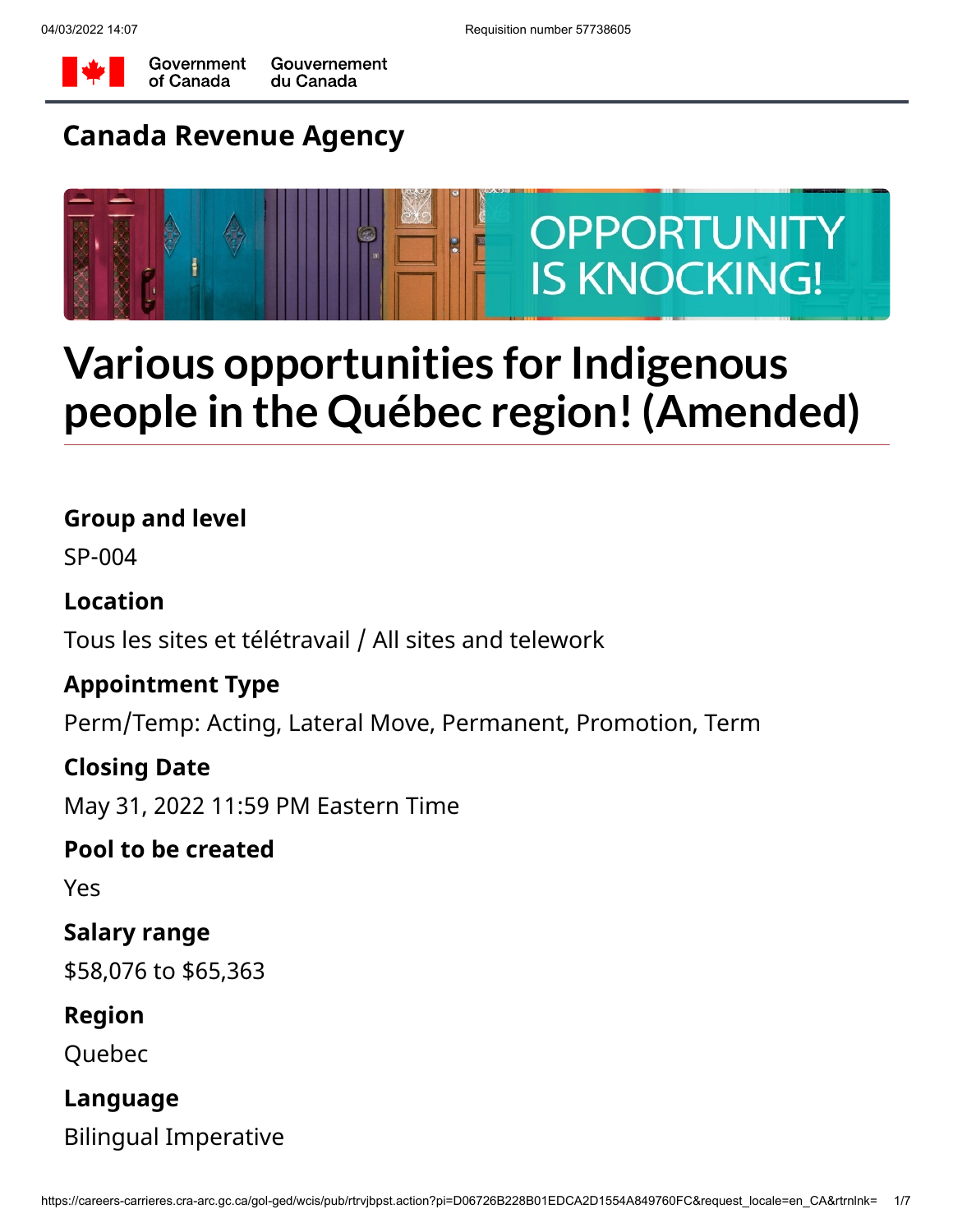# **Requisition number** 57738605

[For a description of key terms used on CRA job notices, go to Definitions](https://www.canada.ca/en/revenue-agency/corporate/careers-cra/browse-job-types/definitions-job-seekers.html) for job seekers.

# About the job

# **What is the intent of this process?**

We are currently seeking talented candidates **who self-identify as Indigenous people\*** to fill positions at various levels at the Canada Revenue Agency (CRA) and other Federal Public Service organizations.

# **Please note that the salary range will vary in function of the group and level of the position to be staffed. The information regarding pay rates can be found [here](https://www.canada.ca/en/revenue-agency/corporate/careers-cra/information-moved/pay-rates.html).**

This staffing process will be used to staff various positions for appointments that can be:

- for **various jobs from SP-03 and SP-04** (click [here](http://www.canada.ca/en/revenue-agency/corporate/careers-cra/browse-job-types.html) for more information on the jobs);
- **bilingual;**
- **full time or part time**;
- **teleworking or working at the office** in the following cities: Brossard, Chicoutimi, Gatineau, Jonquière, Laval, Montreal, Quebec City, Rimouski, Rouyn-Noranda, Shawinigan, Sherbrooke, Trois-Rivieres.

For telework positions, your income may be eligible for the exemption under [section 87 of the Indian Act.](https://www.canada.ca/en/revenue-agency/services/aboriginal-peoples/information-indians.html)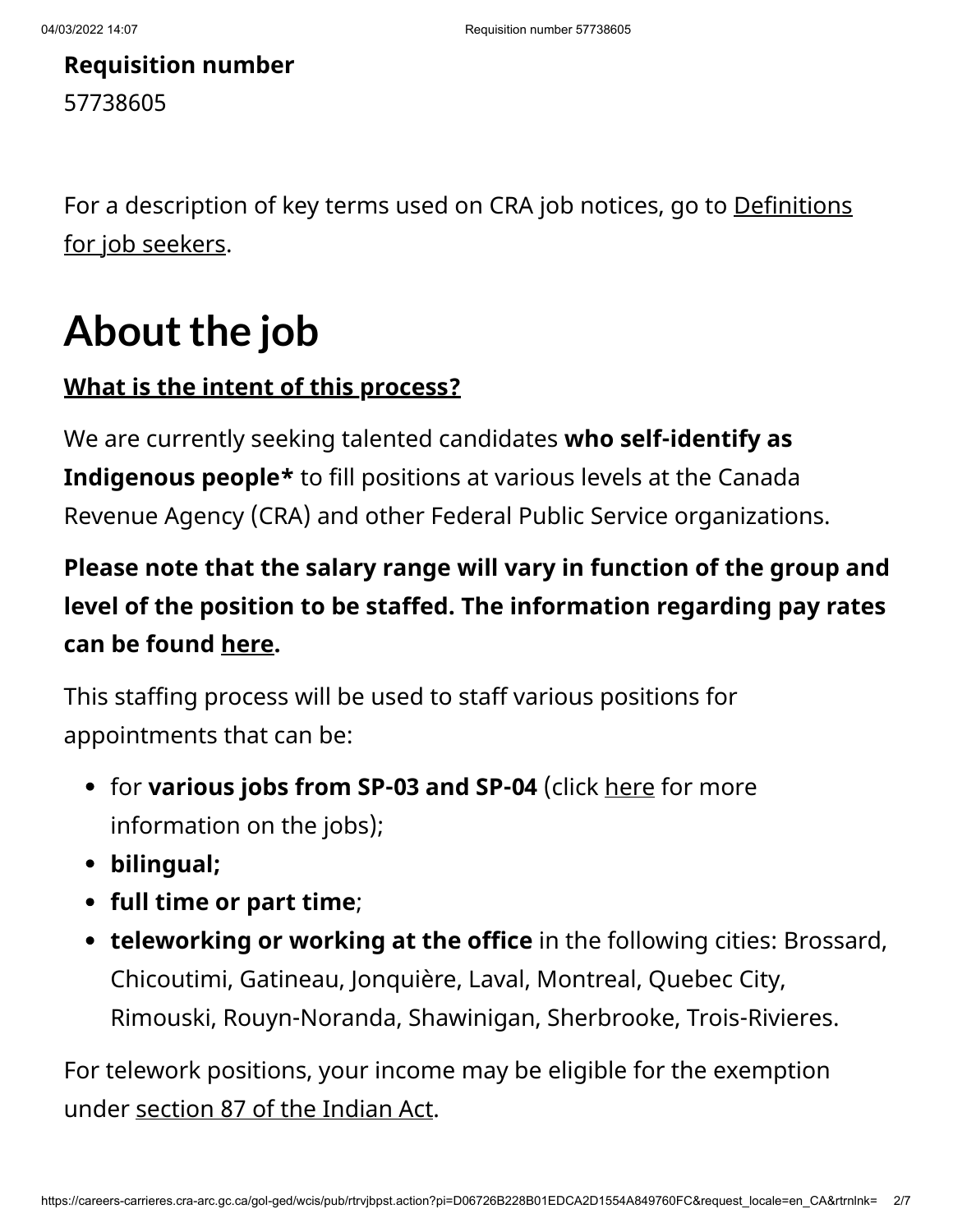The process will also be able to staff similar positions at various levels in the federal public service. For more information on the positions, please contact the person indicated at the bottom of the notice.

\* We mean by "Indigenous persons" any person who self-identifies as a North American Indian or a member of a First Nation, Métis or Inuk. North American Indians or members of a First Nation include Status Indians, Treaty Indians and Non-Status Indians.

# **The CRA: an employer of choice!**

For five consecutive years, the Canada Revenue Agency (CRA) has been named one of Canada['s Top 100 Employers.](https://www.canada.ca/en/revenue-agency/corporate/careers-cra/careers-cra-1-why-work-us.html/t_blank) We excel in the areas of employee engagement and performance, training and skills development, [community involvement, health and family benefits well-being, diversity](https://www.canada.ca/en/revenue-agency/corporate/careers-cra/employment-equity-diversity-inclusion/employment-equity-diversity-cra.html) and inclusion, and much more.

## **Why work in the Federal Public Service?**

The Public Service offers some of the most sought-after benefit programs, in addition to competitive rates of pay, among others :

- **Flexible hours and holidays** adapted for work / life balance;
- Work environment that supports **a diverse workforce** and talent development;
- **Beneficial pension plan,** employee assistance program (EAP) and more;
- **Career opportunities** supported by a competent management team;
- Development and **continuing education** to reach your full potential;
- **Health care plan** that covers several life events: medical expenses, prescription drugs, vision care, dental care, out-of-province medical expenses and hospitalizations, etc;
- **Necessary computer work equipment** provided.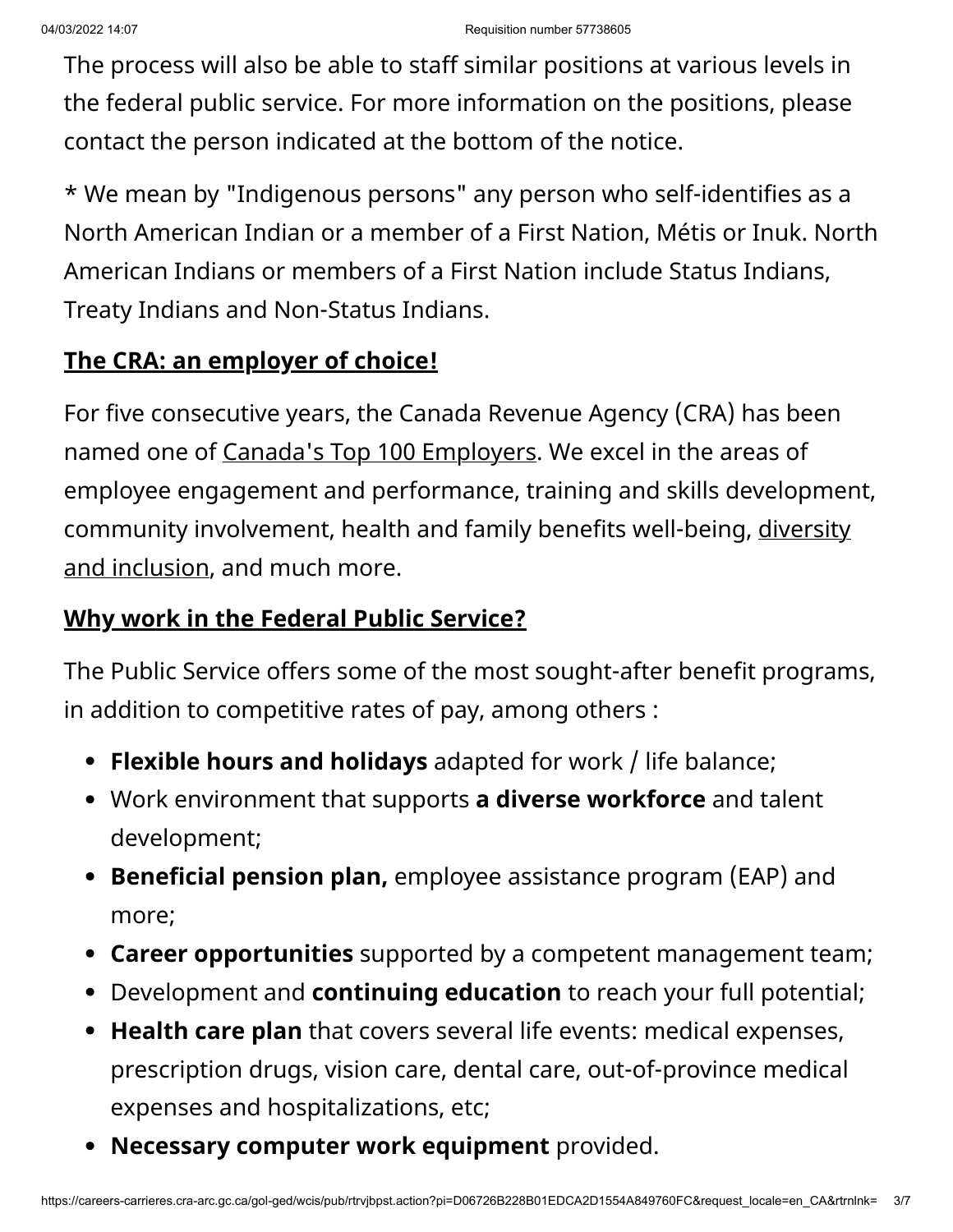# **To apply**

# **Who can apply?**

To be eligible, you must meet the following three requirements:

- 1. Be a person who lives in the province of Quebec
- 2. Self-identify as an Indigenous person
- 3. Have successfully completed at least three years of secondary school for the SP-03 or higher position OR have successfully completed at least a high school diploma or [CRA-approved alternatives](https://www.canada.ca/en/revenue-agency/corporate/careers-cra/browse-job-types/cra-s-minimum-education-standards.html#craapprvd) for the SP-04 positions.

If you require support in creating your Candidate Profile, please visit the [help page](https://www.canada.ca/en/revenue-agency/corporate/careers-cra/browse-job-types/register-careers-cra.html) or contact the person listed at the bottom of the poster.

You must upload your education credentials in the education section of your candidate profile and submit all required documents.

# **Assessment**

# **What is the next step?**

If you meet the three requirements mentioned above, you will be invited to take our language tests for reading comprehension, written expression and oral expression. Then you could be eligible for appointment under this process if you meet the language requirements.

We encourage you to validate the contact information in your Profile in order to receive any communication related to the employment opportunities in this process.

If you require accommodation **at any time during this process**, we encourage you to indicate this in your questionnaire when you apply, or to contact the person at the bottom of the poster. Your request will be treated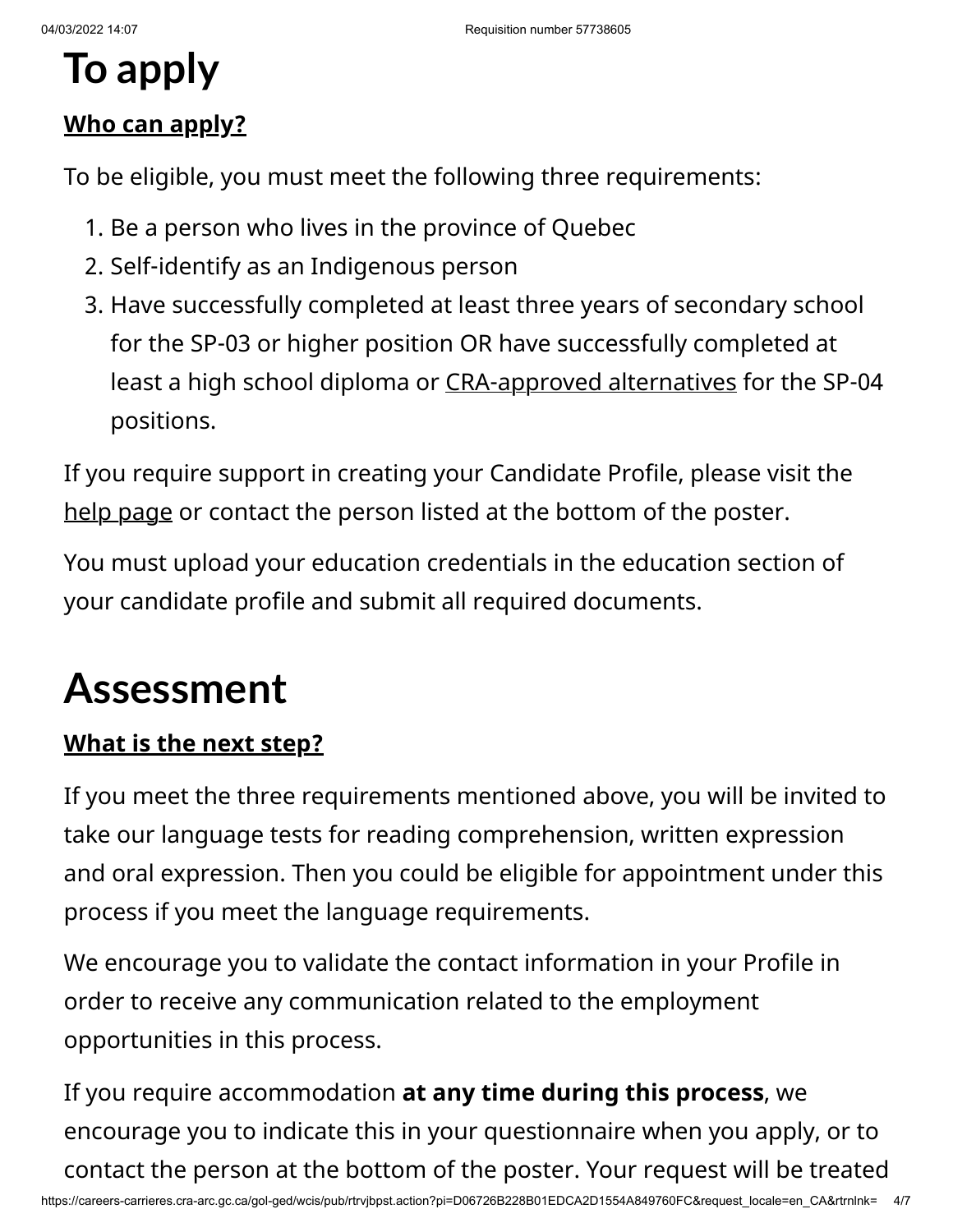confidentially.

## **Conditions of Employment**

# **Reliability/Security:** Reliability Status

**Vaccination:** The obligation to be fully vaccinated against COVID-19\*. A certificate of your vaccination status will be required during hiring.[\(details\)](https://www.canada.ca/en/treasury-board-secretariat/news/2021/10/backgrounder-covid-19-vaccine-requirement-for-the-federal-workforce.html/t_blank/ohttps://www.canada.ca/fr/secretariat-conseil-tresor/nouvelles/2021/10/document-dinformation--exigence-de-vaccination-contre-la-covid-19-pour-les-fonctionnaires-federaux.html)

\*Unless accommodations are made due to medical contraindication, religion or other prohibited grounds of discrimination as defined by the Canadian Human Rights Act and can attest their vaccination status.

## **Various language requirements:** [Bilingual imperative \(all levels\)](https://www.canada.ca/en/public-service-commission/services/second-language-testing-public-service.html)

**For teleworking:** Have access to the tools needed to do virtual work (for example: a stable high-speed internet connection)

Please note that the IT equipment required will be provided by the employer.

If you receive an offer of employment, your performance will be validated (reference check).

# **Want to know more?**

We encourage you to read [Important information on staffing at the CRA](https://www.canada.ca/en/revenue-agency/corporate/careers-cra/browse-job-types/general-information-on-staffing-cra-formerly-called-tips-applying-online.html) to find out more about staffing processes and how to apply.

The CRA is committed to building a skilled, diverse workforce reflective of Canadian society. To find out more, consult **Employment equity, diversity** and inclusion at the CRA. We encourage you to complete the Employment Equity (EE) Staffing questionnaire as part of your application if you wish to be considered for staffing actions using the EE staffing requirement in this process. Your questionnaire response will be retained on file for the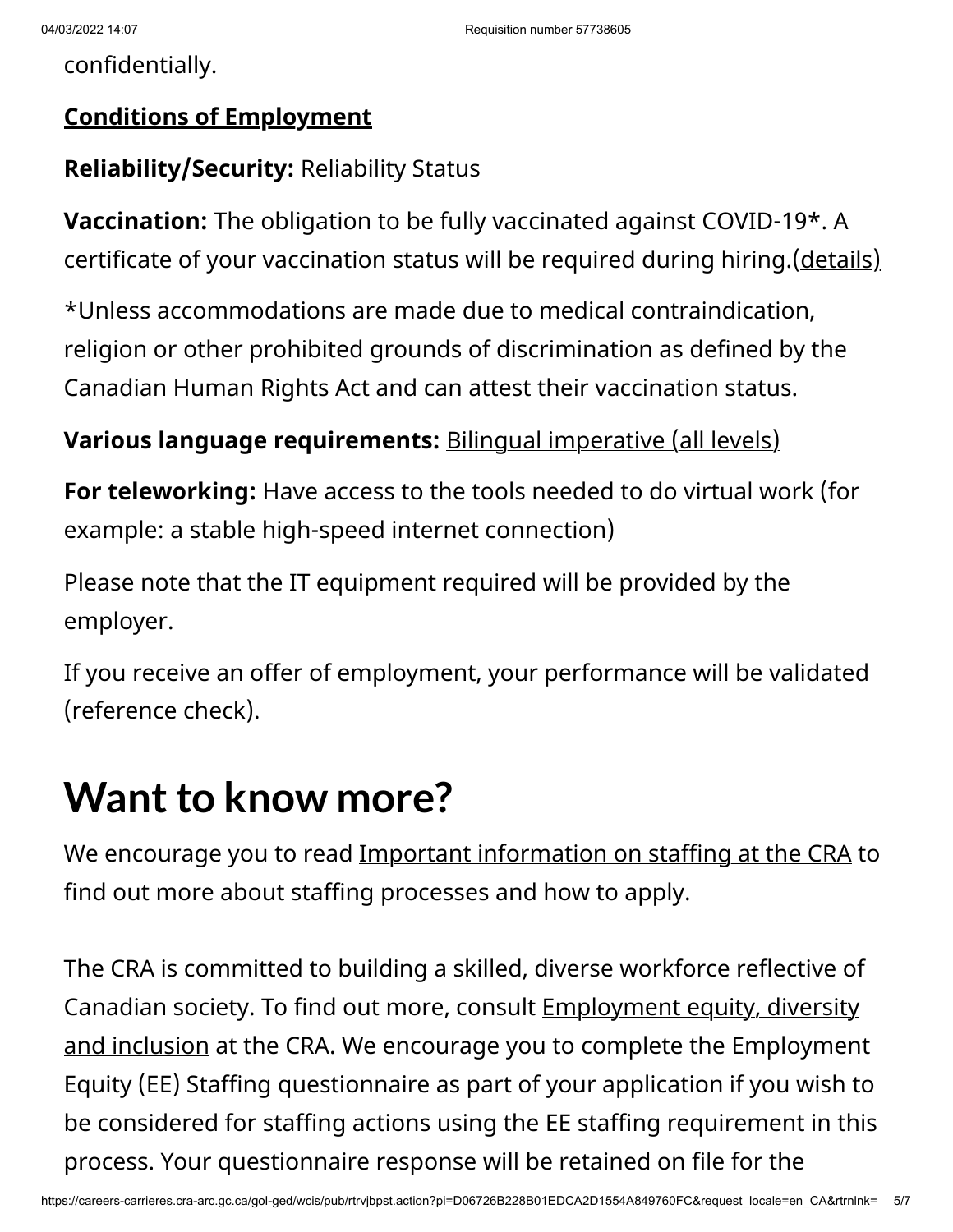duration of the staffing process. If you do not complete the questionnaire, you will not be considered for any staffing actions using the EE staffing requirement in this process. If you decide to modify your response or fill out this questionnaire at a later date, please notify the contact listed at the bottom of this notice of job opportunity.

CRA employees support the economic and social well-being of Canadians, and build public trust. We have high expectations, and our employees are [held to the standards of conduct outlined in our Code of integrity and](https://www.canada.ca/en/revenue-agency/corporate/careers-cra/information-moved/code-integrity-professional-conduct-we-work.html) [professional conduct and Directive on conflict of interest, gifts and](https://www.canada.ca/en/revenue-agency/corporate/careers-cra/information-moved/directive-on-conflict-interest-gifts-hospitality-post-employment.html) hospitality, and post-employment.

# **Contact**

Name: The Quebec Regional Indigenous Initiative (QRII) - Diandra Stacey and Vanessa Turcotte Email address: [HRIndigenous.RHAutochtone@cra-arc.gc.ca](mailto:HRIndigenous.RHAutochtone@cra-arc.gc.ca?subject=57738605%20process)

Please  $sign in / register$  to apply.

 $\bm{\mathbf{\mathcal{C}}}$  Share this notice of job opportunity

Return to: [Search jobs](https://careers-carrieres.cra-arc.gc.ca/gol-ged/wcis/pub/rtrvjbsrch.action)

**Screen ID:** iss-49.1